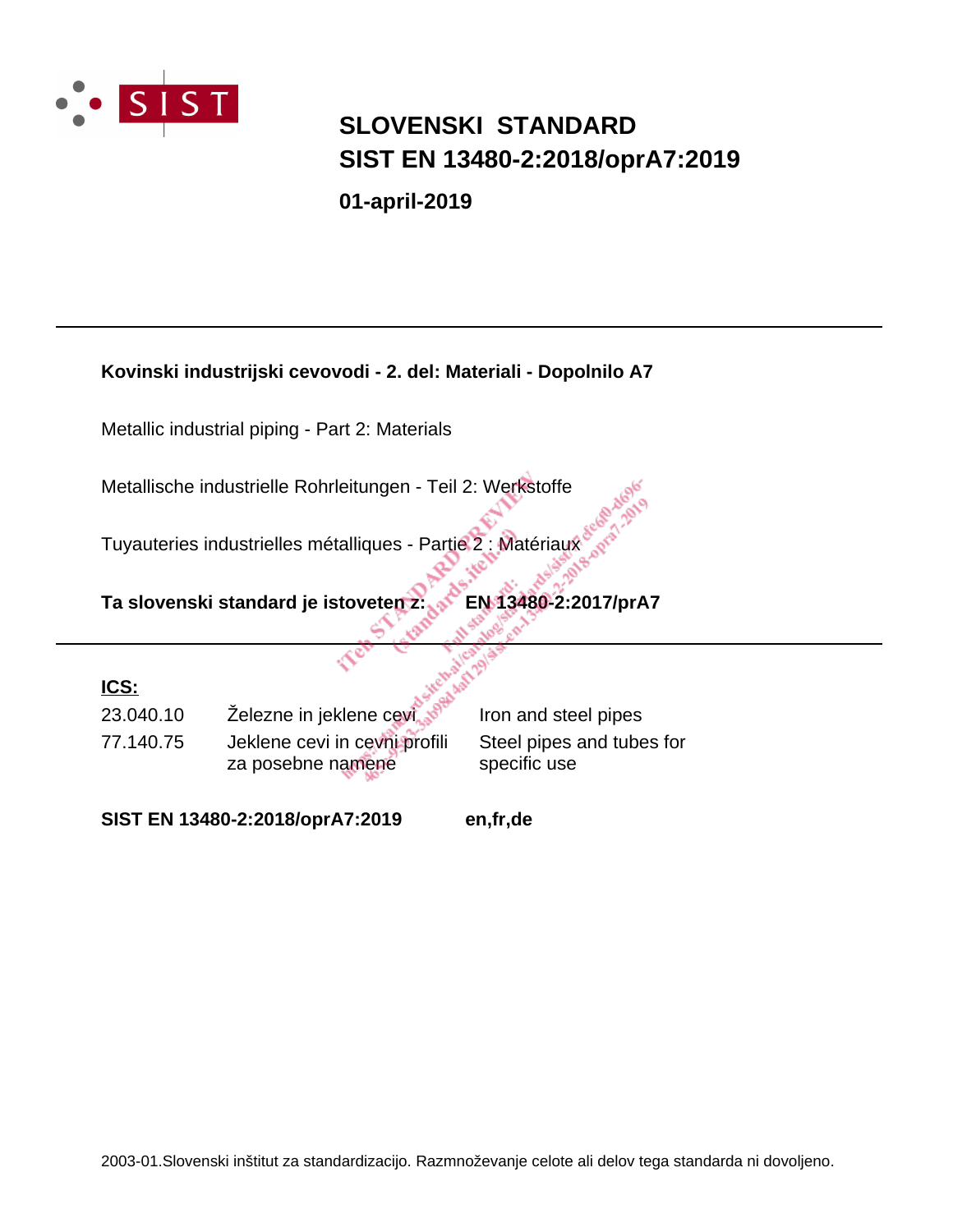**SIST EN 13480-2:2018/oprA7:2019**

International development of the term of the company of the company of the company of the company of the company of the company of the company of the company of the company of the company of the company of the company of t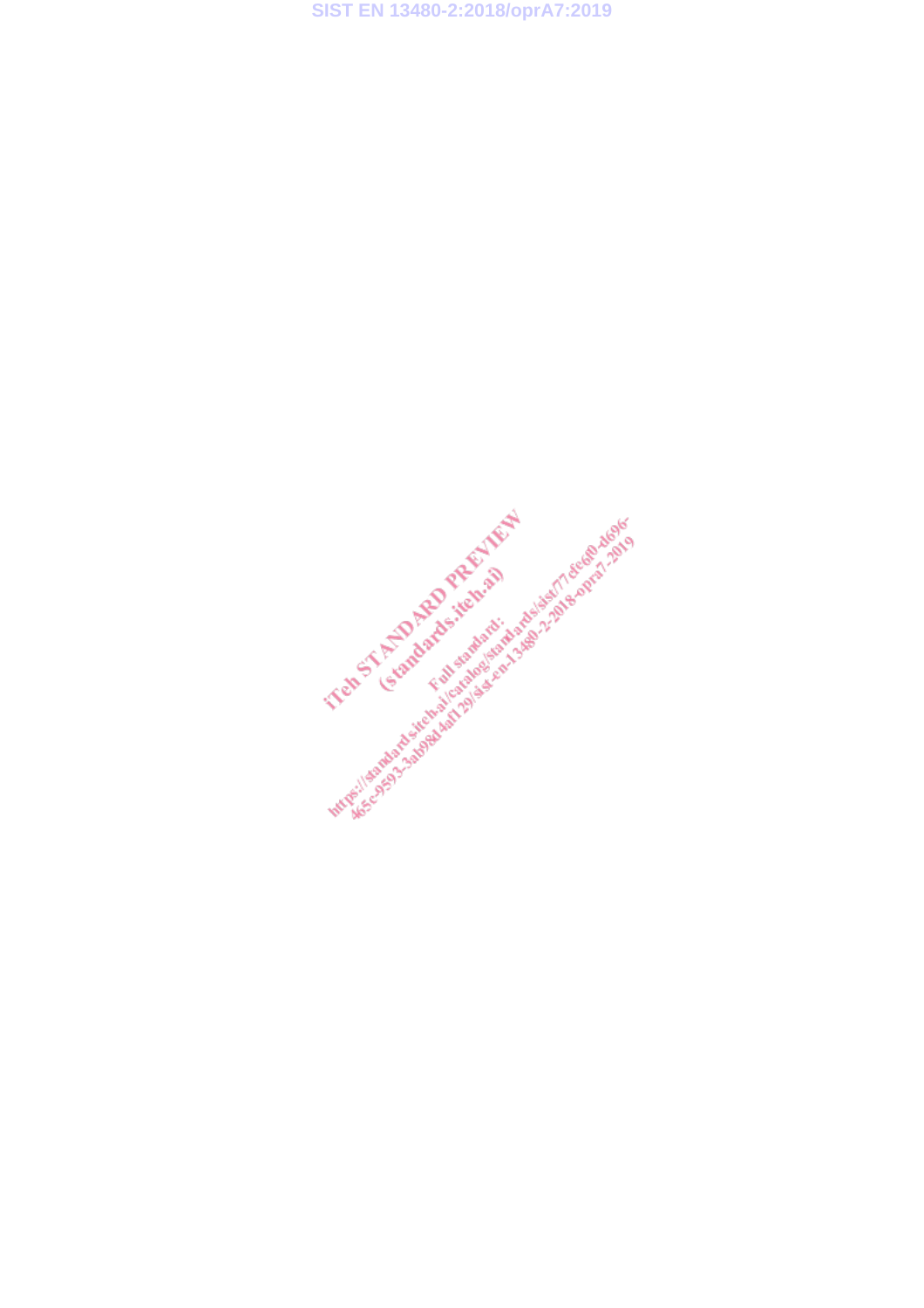# EUROPEAN STANDARD NORME EUROPÉENNE EUROPÄISCHE NORM

## **DRAFT EN 13480-2:2017**

### **prA7**

April 2019

ICS 23.040.01

English Version

### Metallic industrial piping - Part 2: Materials

Tuyauteries industrielles métalliques - Partie 2 : Matériaux

 Metallische industrielle Rohrleitungen - Teil 2: Werkstoffe

This draft amendmen[t is submitted to CEN members for enquiry. It has been drawn up by the Te](9udZF�h�з<1�Pg����^����}�Ι�D�
ʀru������}�)	��_�oU�hiY��Z���o�]�N~	�ZY��Dmj����۠���M1�̈́��P7<=TO)chnical Committee CEN/TC 267.

This draft amendment A7, if approved, will modify the European Standard EN 13480-2:2017. If this draft becomes an amendment, CEN members are bound to comply with the CEN/CENELEC Internal Regulations which stipulate the conditions for inclusion of this amendment into the relevant national standard without any alteration.

This draft amendment was established by CEN in three official versions (English, French, German). A version in any other language made by translation under the responsibility of a CEN member into its own language and notified to the CEN-CENELEC Management Centre has the same status as the official versions.

CEN members are the national standards bodies of Austria, Belgium, Bulgaria, Croatia, Cyprus, Czech Republic, Denmark, Estonia, Finland, Former Yugoslav Republic of Macedonia, France, Germany, Greece, Hungary, Iceland, Ireland, Italy, Latvia, Lithuania, Luxembourg, Malta, Netherlands, Norway, Poland, Portugal, Romania, Serbia, Slovakia, Slovenia, Spain, Sweden, Switzerland, Turkey and United Kingdom.

Recipients of this draft are invited to submit, with their comments, notification of any relevant patent rights of which they are aware and to provide supporting documentation.

**Warning** : This document is not a European Standard. It is distributed for review and comments. It is subject to change without notice and shall not be referred to as a European Standard.



EUROPEAN COMMITTEE FOR STANDARDIZATION COMITÉ EUROPÉEN DE NORMALISATION EUROPÄISCHES KOMITEE FÜR NORMUNG

**CEN-CENELEC Management Centre: Rue de la Science 23, B-1040 Brussels** 

Ref. No. EN 13480-2:2017/prA7:2019 E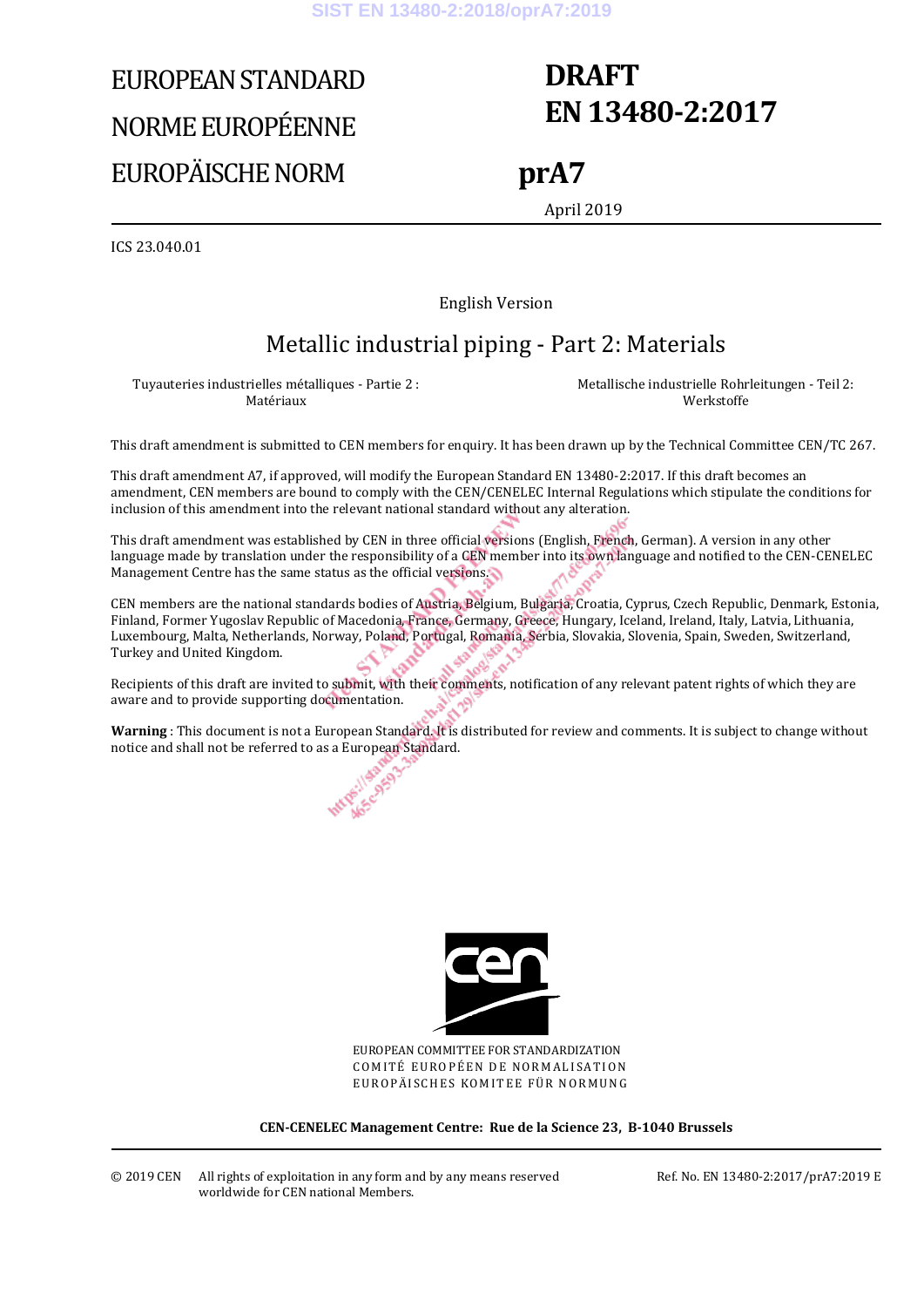#### SIST EN 13480-2:2018/oprA7:2019

#### EN 13480-2:2017/prA7:2019 (E)

### **Contents**

#### Page

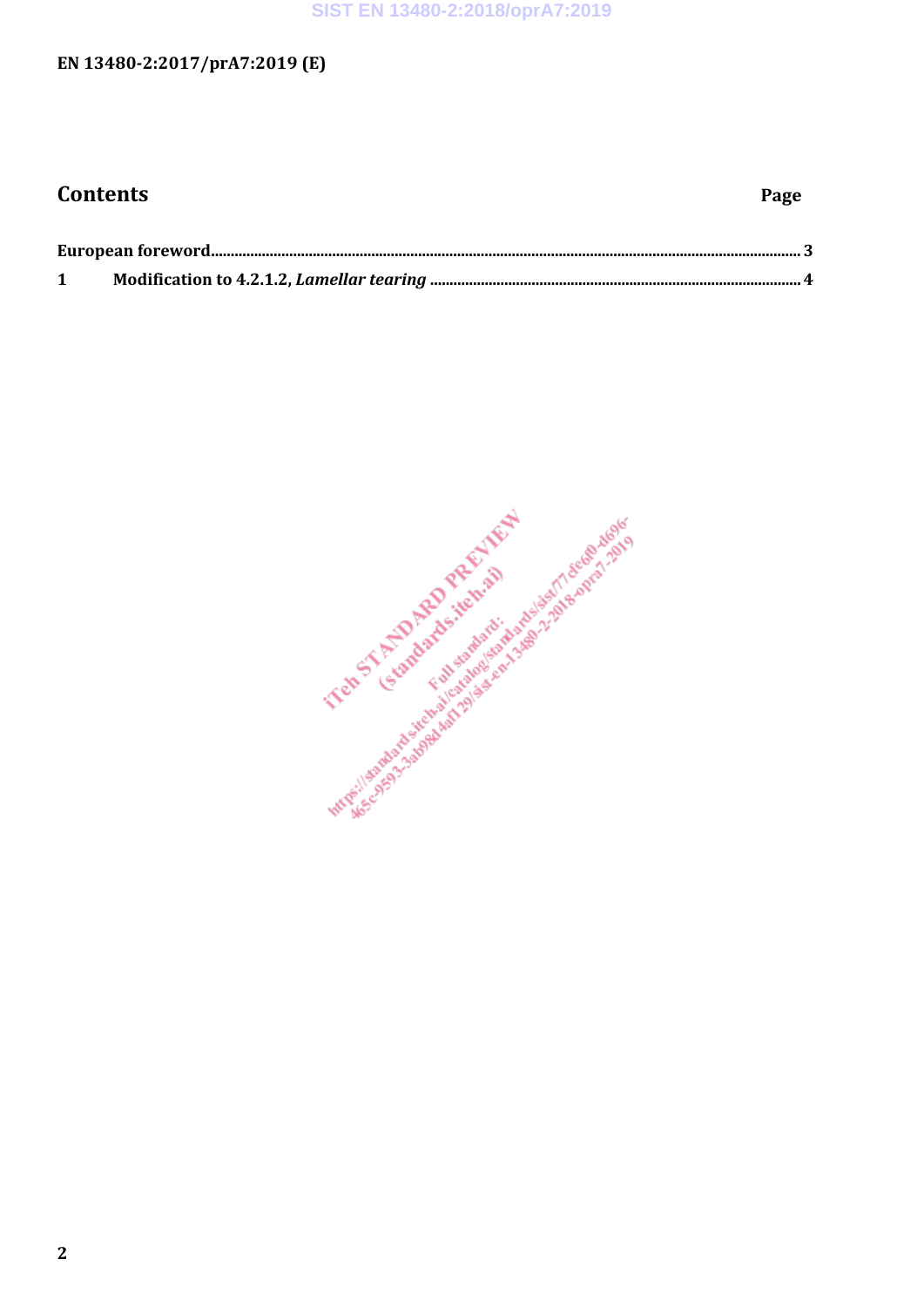#### **European foreword**

This document (EN 13480-2:2017/prA7:2019) has been prepared by Technical Committee CEN/TC 267 "Industrial pipings and pipelines", the secretariat of which is held by AFNOR.

This document is currently submitted to the CEN Enquiry.

This document has been prepared under a standardization request given to CEN by the European Commission and the European Free Trade Association, and supports essential requirements of EU Directive(s).

For relationship with EU Directive, see informative Annex ZA, which is an integral part of this document.

This document [includes the text of the amendment itself. The amend](caeϧ:��<$su���ޑ��+�F���]d������)ed/corrected pages of EN 13480-2:2017 will be published in the new Edition of the European Standard.

Amendments EN 13480-2:2017/prA4 to EN 13480-2:2017/prA6 are withdrawn from the work program of Technical Committee CEN/TC 267 "Industrial piping and pipelines" following CEN Rules related to the time limit for activating Preliminary Work Items.

EN 1480-2:2017/prA6 a street, the Europe.<br>
"Industrial piping and mary Work Items.<br>
... mary Work Items.<br>
... and More Items.<br>
... and More Items in the new Edition of the new Edition of the new Edition of the new Edition